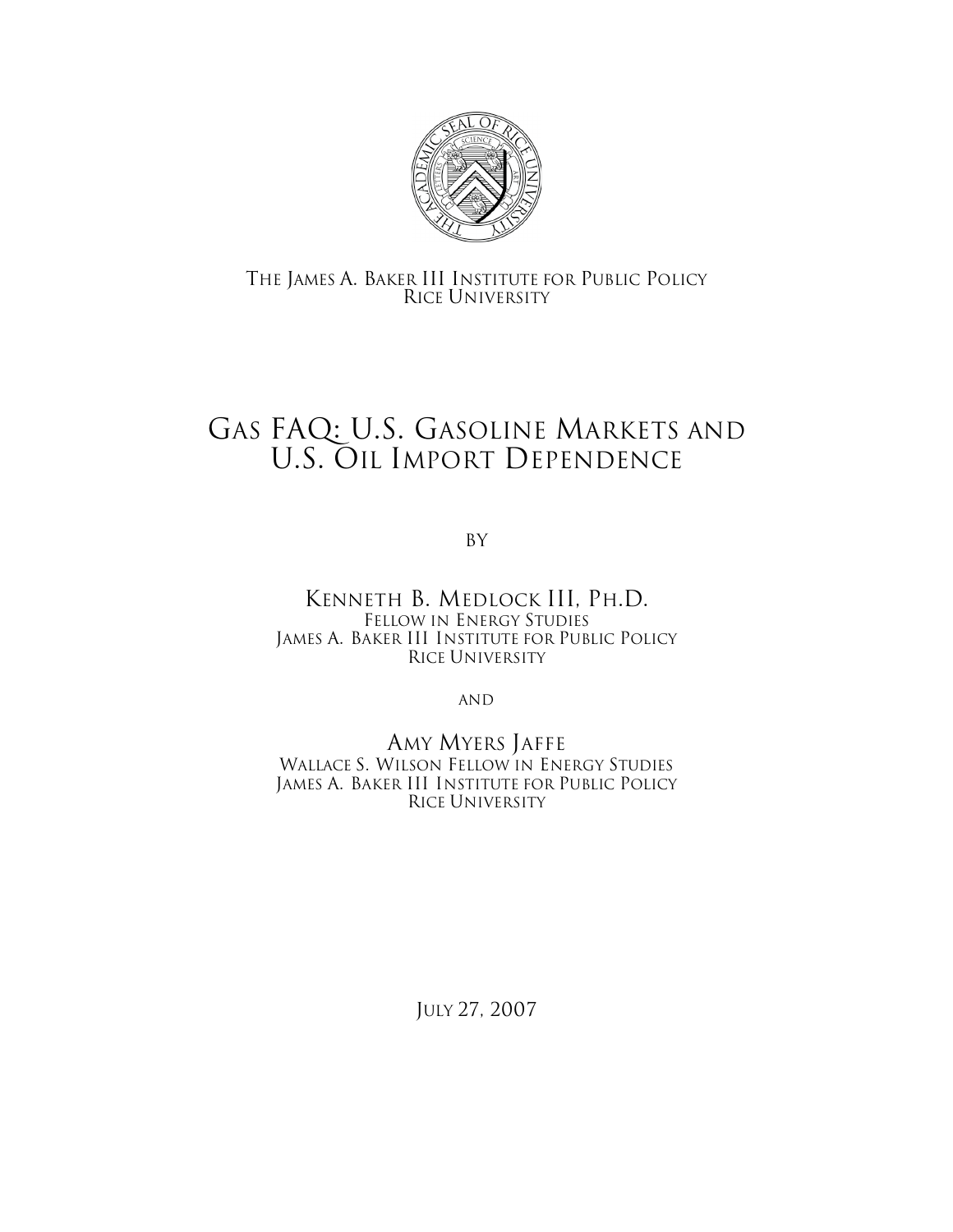THIS SET OF FREQUENTLY ASKED QUESTIONS (FAQ) WAS WRITTEN BY A RESEARCHER, FELLOW OR SCHOLAR. THE RESEARCH AND VIEWS EXPRESSED IN THIS FAQ ARE THOSE OF THE INDIVIDUAL(S), AND DO NOT NECESSARILY REPRESENT THE VIEWS OF THE JAMES A. BAKER III INSTITUTE FOR PUBLIC POLICY.

© 2007 BY THE JAMES A. BAKER III INSTITUTE FOR PUBLIC POLICY OF RICE UNIVERSITY

THIS MATERIAL MAY BE QUOTED OR REPRODUCED WITHOUT PRIOR PERMISSION, PROVIDED APPROPRIATE CREDIT IS GIVEN TO THE AUTHOR AND THE JAMES A. BAKER III INSTITUTE FOR PUBLIC POLICY.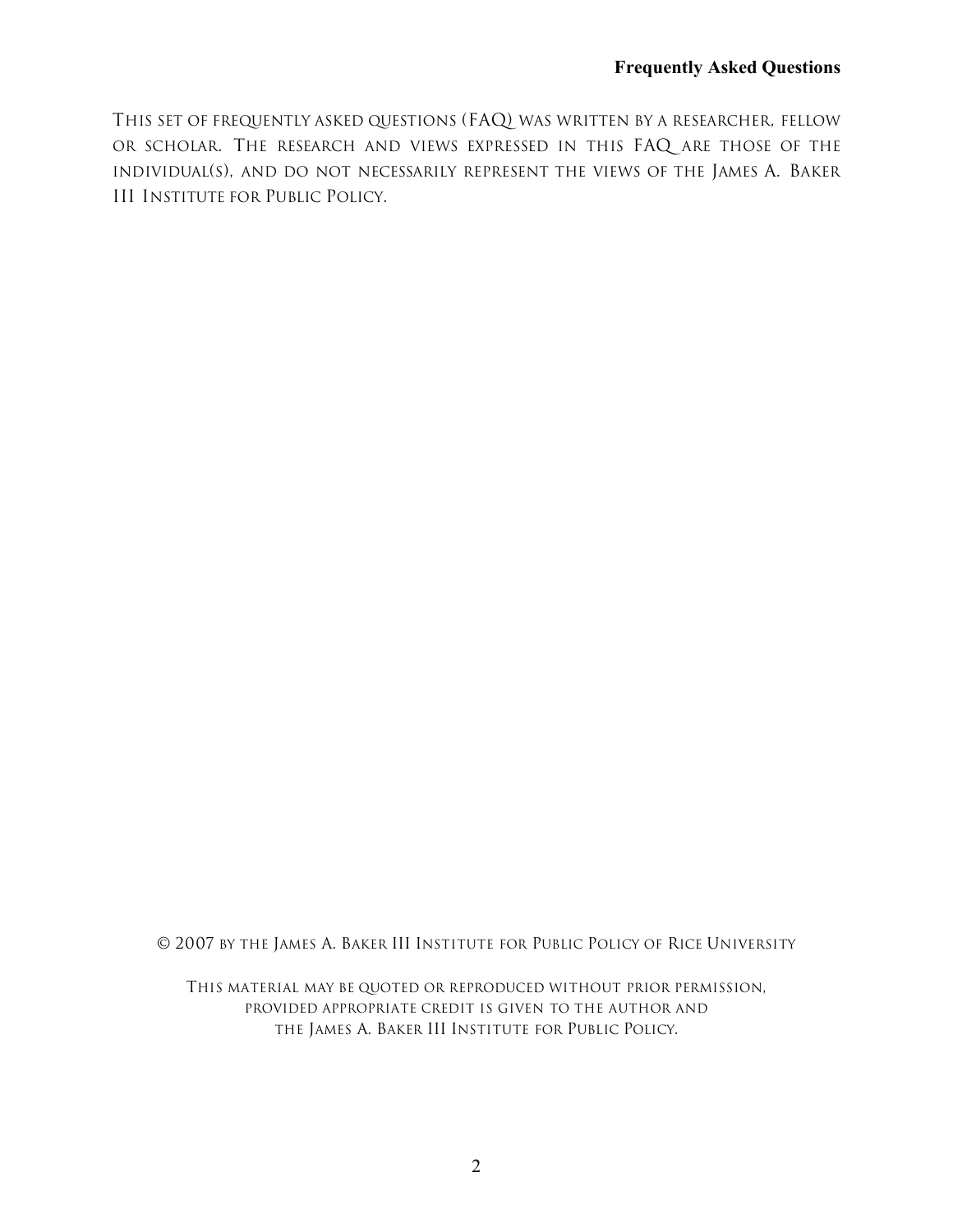## **The U.S. Automobile Transportation Market**

Q: Is the United States still the largest market in the world for road vehicle use?

Yes, there are about 250 million vehicles on the road in the United States, close to a vehicle for every person in the country. Coupled with the fact that we also drive our cars more than most, this translates into the largest motor fuel use of any country in the world.

Q: Is the number of cars in the United States continuing to rise?

Yes, there were 138 million registered privately owned automobiles and trucks in 1975. By 2005, that number had risen to 247 million. Studies indicate that the growth rate of vehicles *per person* will tend to level off as consumers reach a saturation point, but population growth in the United States continues to hold steady at about 1 percent per year. Thus, the number of motor vehicles in use will continue to grow at a steady rate based on a rising number of potential drivers.

Q: What does the large number of cars in the United States mean in terms of fuel use?

The United States' road petroleum use represents 33 percent of all road petroleum use globally, twice as high in percentage terms as all of Europe, where use represents 17 percent.

Q: Why are we so much more dependent on personal motor vehicles in the United States than the rest of the world?

There are multiple factors that have contributed to this. One factor is that taxes on motor fuels have been significantly lower in the United States than in many other developed countries. This has encouraged the use of personal automobiles versus various modes of public transportation. Low fuel prices have also encouraged the phenomenon of urban sprawl, which, in turn, tends to raise the average number of miles driven and the amount of time we spend in our vehicles relative to other countries, such as Japan and those in Europe. For example, an individual working in a major city may spend up to two hours per day in his/her own vehicle in stop-and-go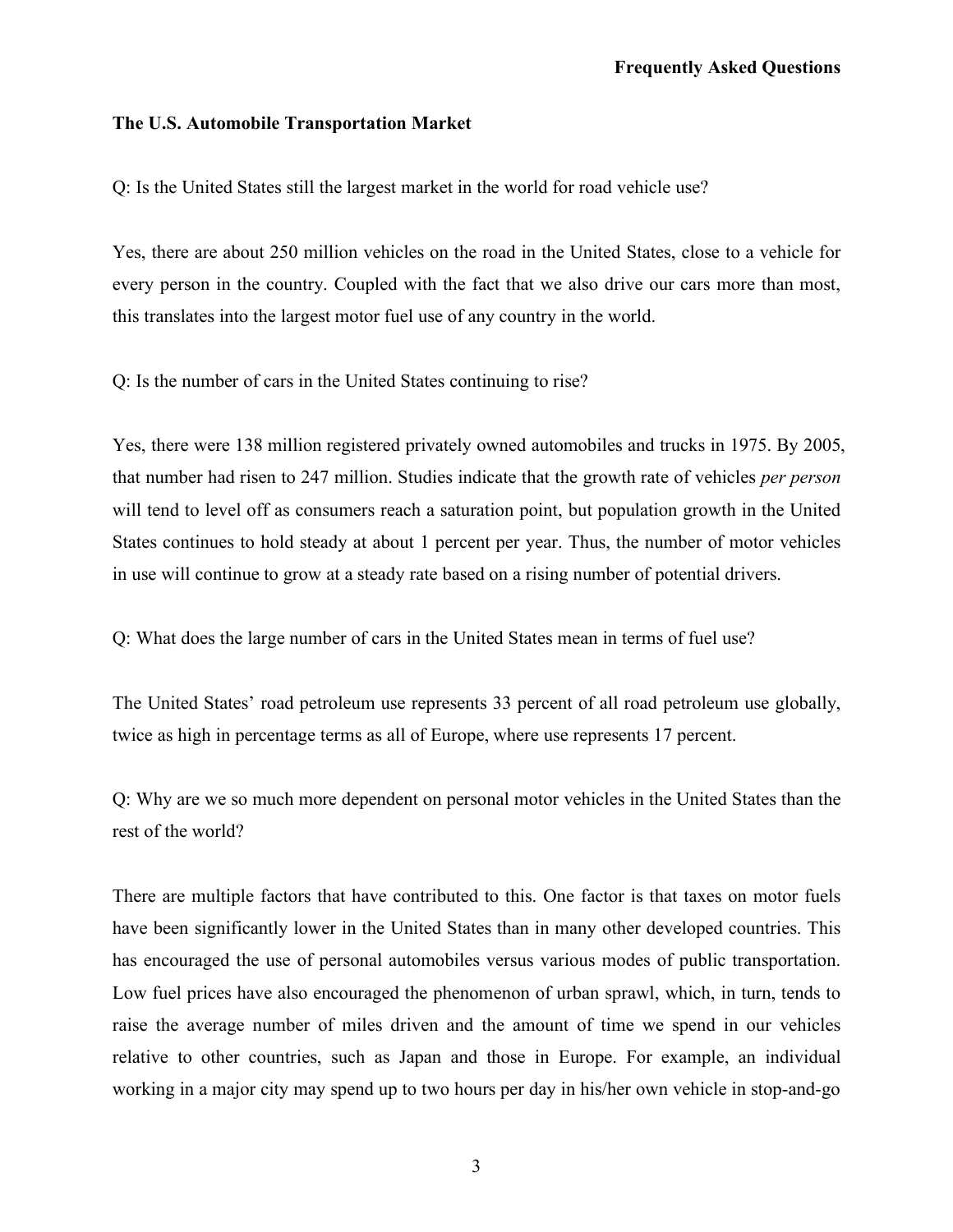traffic to travel 30 miles to and from work, especially in cities where public transportation options are lacking. The relatively low cost of motor fuel that has persisted in the United States for the past few decades has rendered the cost of private transportation a rather insignificant portion of the average individual's budget.

Q: Why do gasoline prices always seem to rise in the late spring and summer?

This movement in gasoline prices is related to the seasonal nature of gasoline demand. In general, demand in the summer is higher than in other times of the year. In particular, demand for gasoline tends to rise around the summer holidays such as the Memorial Day and Labor Day holidays, and to a lesser extent the Fourth of July, due to increased travel demands of American consumers going on vacation. Existing refinery capacity in the United States is not capable of producing enough gasoline to meet this higher demand. Thus, we must use gasoline that has been stored during times of lower demand and rely on imports to meet the seasonal increase. If demand rises, and inventory is not sufficient or there is difficulty in importing gasoline, then prices can rise especially high, particularly because demand in the short run is fairly unresponsive to changes in price. This has been happening with increasing frequency in the United States over the past few years. Last year, demand peaked in the summer (August) at about 9.7 million barrels per day, and refinery output of gasoline that same month was about 9.2 million barrels per day.

Q: Why have gasoline prices in the United States been steadily rising for the last few years?

The primary reason for the rise in gasoline prices has been the increase in oil prices. Research indicates there is stable long-run price relationship between crude oil and gasoline.<sup>1</sup> In the short term, however, demand and supply factors can cause gasoline prices to rise substantially. Given the shortage of refinery capacity in the United States, these short-run price departures have been growing larger and more frequent. Demand has grown steadily, but there has been little

 $1$  To learn more about the research on the long-term relationship between crude oil and gasoline prices, please visit the following URL:

[http://www.rice.edu/energy/publications/WorkingPapers/Technical\\_Note\\_on\\_Long\\_Run\\_Gas\\_P](http://www.rice.edu/energy/publications/WorkingPapers/Technical_Note_on_Long_Run_Gas_Price.pdf) rice.pdf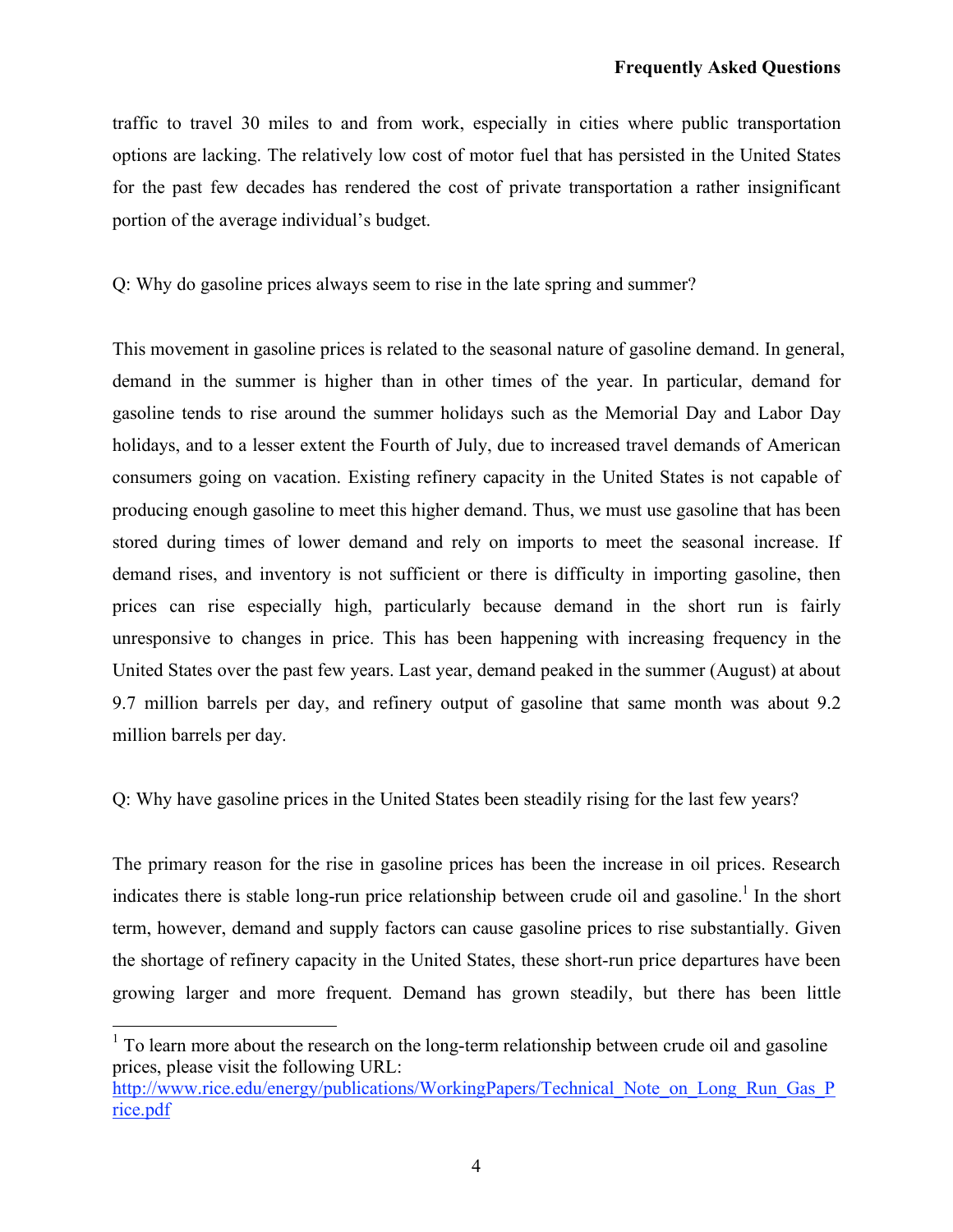expansion of domestic production capacity. Thus, we have been increasingly importing gasoline to meet seasonal (summertime) increases in demand. At the same time, growing demand elsewhere in the world means increased competition for gasoline, which in turn drives up the price during high demand periods.

#### **Domestic Production and Refining**

Q: Why can't the United States just increase oil production at home?

The United States is the third largest producer of oil in the world behind Saudi Arabia and Russia, having produced 8.3 million barrels per day in 2006, of which 5.3 is crude oil and the remainder natural gas liquids (NGLs), other liquids, ethanol and oxygenates. Expanding U.S. production is difficult due to a combination of geology, economics and policy. Existing conventional oil that is produced in the United States comes from mature regions that have been fairly well-explored and are now experiencing geologically driven production declines. Recently, technology and higher prices have made it profitable to explore in deeper waters in the Gulf of Mexico and new oil reserves are being proved, but the process of exploration and development can take years before oil is actually produced. There are an estimated 800 billion barrels of crude oil locked away in shale deposits in the United States, but extraction is very expensive so companies have only recently started to invest in shale development as prices have risen. Environmentally related policy currently prevents exploration and development in oil-rich areas of the Eastern Gulf of Mexico, the Atlantic and Pacific Outer Continental Shelves, and areas in Alaska – preventing a considerable quantity of oil from being produced (some estimates place it in excess of 85 billion barrels of recoverable oil).

Q: How much could we reduce oil imports by opening the Alaska National Wildlife Reserve (ANWR) for drilling?

The exact amount of oil in the ANWR is uncertain, but geologists at the United States Geologic Survey have estimated that the area contains up to 10.4 billion barrels of economically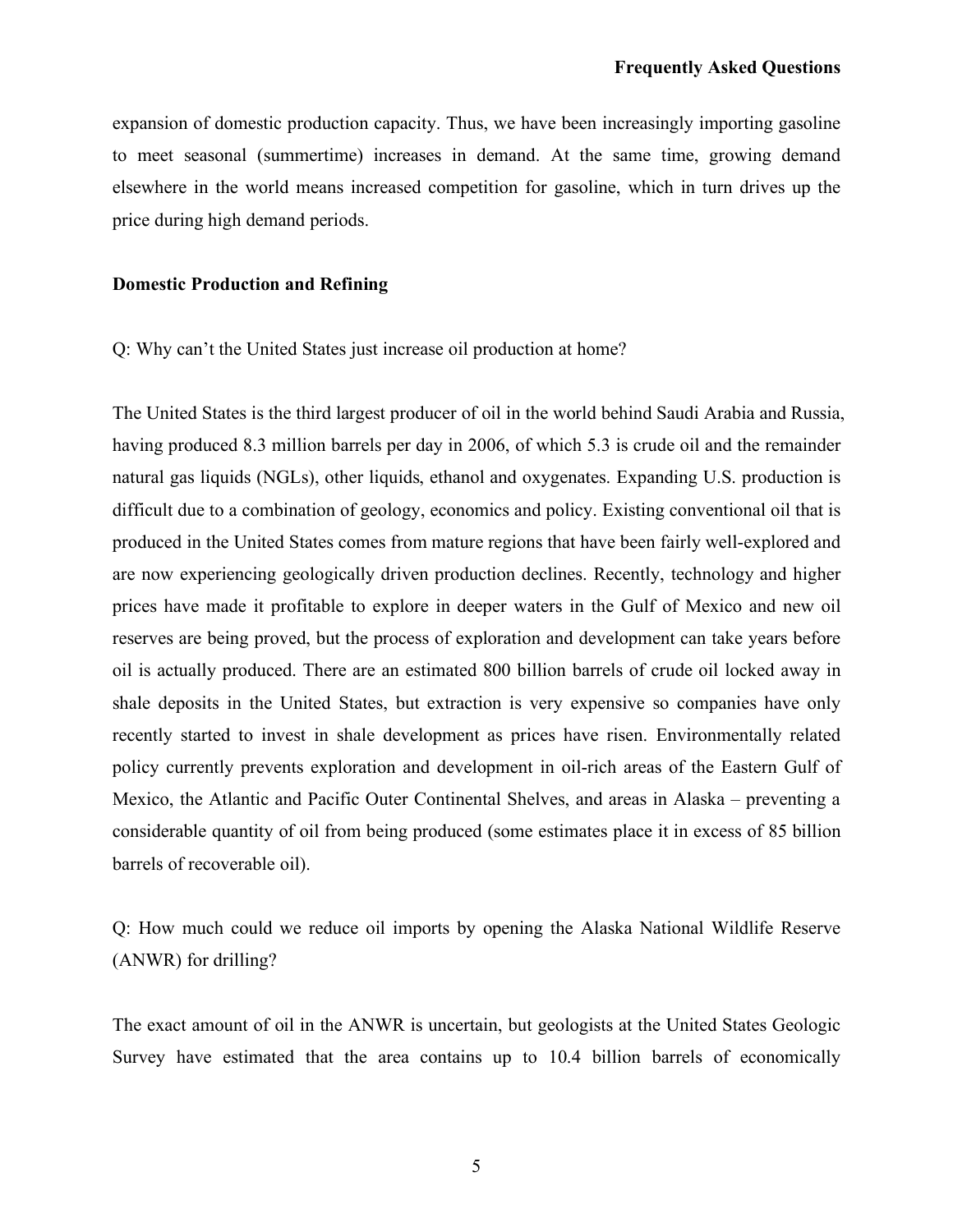recoverable oil. At a constant rate of potential production of 1 million barrels per day, this equates to roughly 28 years of supply once drilling began.

Q: How much gasoline is produced by oil refineries in the United States? What percentage is that of our domestic gasoline use?

Total refinery production capacity in the United States in 2006 was 17.4 million barrels per day, up from 15.6 million barrels per day in 1990. Thus, although no new refineries have been constructed, expansions at existing facilities have occurred resulting in an increase in capacity of more than 10 percent. These refineries produce not only gasoline (about 46 percent of annual refinery output), but also other petroleum products such as heating oil and other distillates (∼25 percent), residual fuel oil (∼4 percent), jet fuel (∼10 percent) and other products (∼15 percent). Production of each fuel is somewhat seasonal, with gasoline production ramping up to prepare for the summer driving season and heating oil output rising as the winter approaches. Currently, refineries in the United States produce an annual average of 8.8 million barrels per day of gasoline with capabilities to increase output somewhat during peak demand periods. In sum, domestic gasoline production is about 95 percent of demand annually.

Q: Shouldn't we be building more oil refineries in the United States? Some oil companies are saying that the U.S. government commitment to ethanol is discouraging them from building new refineries. If this is true, do we need to abandon the ethanol program to make sure we have enough oil refineries?

First, we do not necessarily need to build new refineries in the United States as long as gasoline can be imported without a high probability of interruption. As long as operational global refinery capacity is ample, gasoline prices should not substantially depart from their long-run equilibrium relationship with crude oil prices. However, if security of supply becomes an overriding concern, then expanded domestic production capabilities may be warranted. However, even higher U.S. refinery capability will not prevent the types of disruptions in gasoline supply and resulting price increases that occurred following Hurricanes Katrina and Rita in 2005.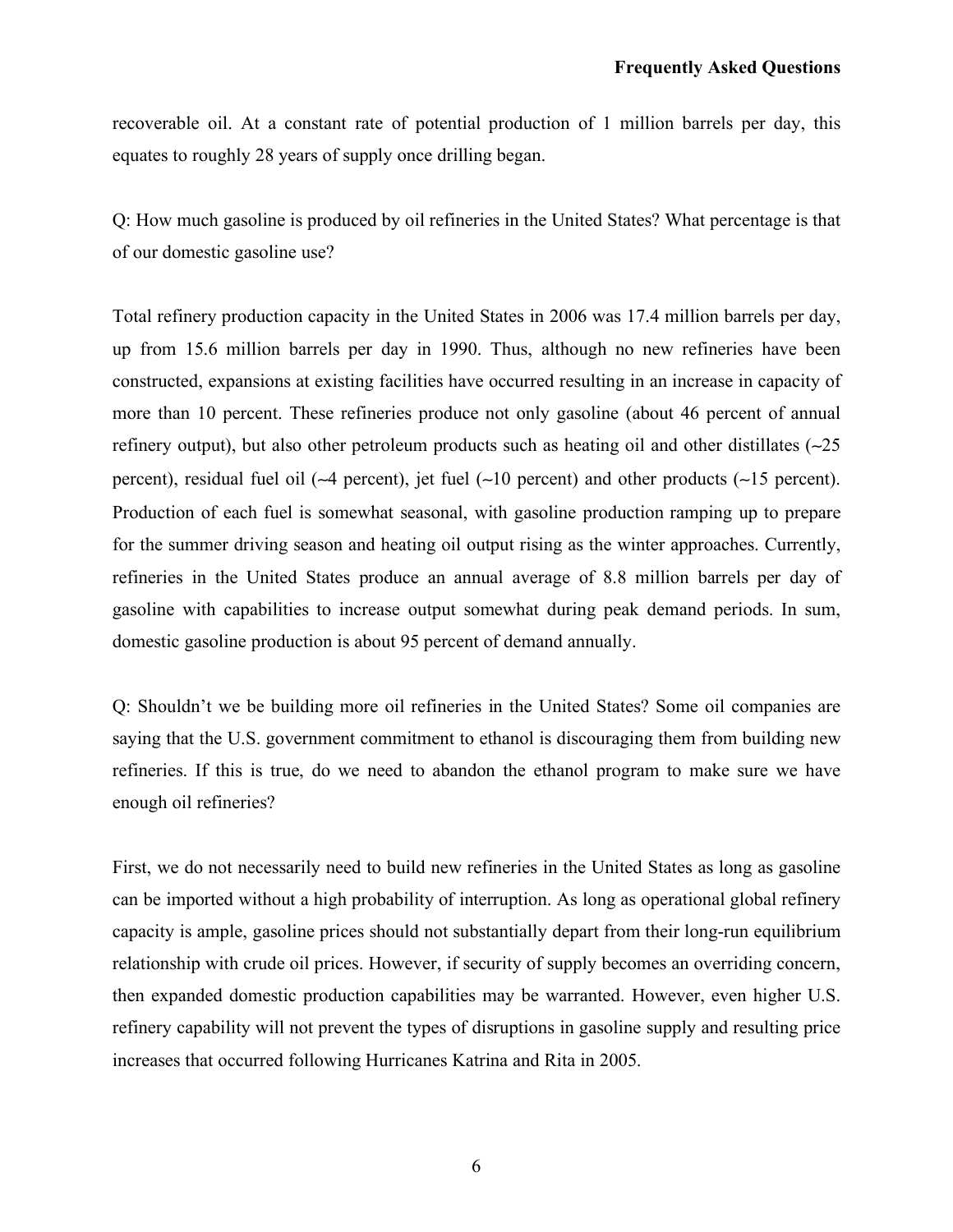#### **Frequently Asked Questions**

Regarding the claim by some oil companies that ethanol programs discourage refinery investment, the fact is that ethanol has very little to do with the decision to build a new refinery. The claim is likely part of a lobbying effort and nothing else. Refining is not historically a very profitable business. In fact, through much of the 1990s, refining profit margins were not sufficiently large to generate much interest in the construction of new facilities. However, the less expensive route of expanding capacity at existing facilities did occur, as the phenomenon known as "capacity creep" resulted in more than 1.5 million barrels per day of additional capacity in the last 15 years. If too many new refineries are built, the fear among industry investors is that refining margins would very quickly return to their historical norm, and render the capacity investment unprofitable, especially in light of today's very high construction costs in the energy industry. Since ethanol is simply replacing the gasoline additive MTBE in the United States as a component in gasoline to produce a cleaner fuel, it is not at this point really competing with gasoline as a commodity product.

Given the rapid growth globally for transportation fuels, refinery capacity has become very highly valued, with existing capacity just barely keeping pace with demand. If demand growth has consistently outpaced projected construction of refinery capacity around the globe for many years, then it is hard to see how investors would likely lose money on the construction of a new domestic refinery. That is why some companies, notably Marathon and ConocoPhillips, are making such investments. While the government has offered locations and hinted at various incentives to encourage refinery construction in the United States, continued capacity creep may still be the preferred avenue for many energy companies simply because it places less capital at risk.

### **The China Question**

Q: China's road fuel use is growing rapidly. Will the United States have increasingly to compete for fuel with China?

Even though the population of China is four times as large as that of the United States, there are only roughly 13 million vehicles on the road in China today. Accordingly, China's road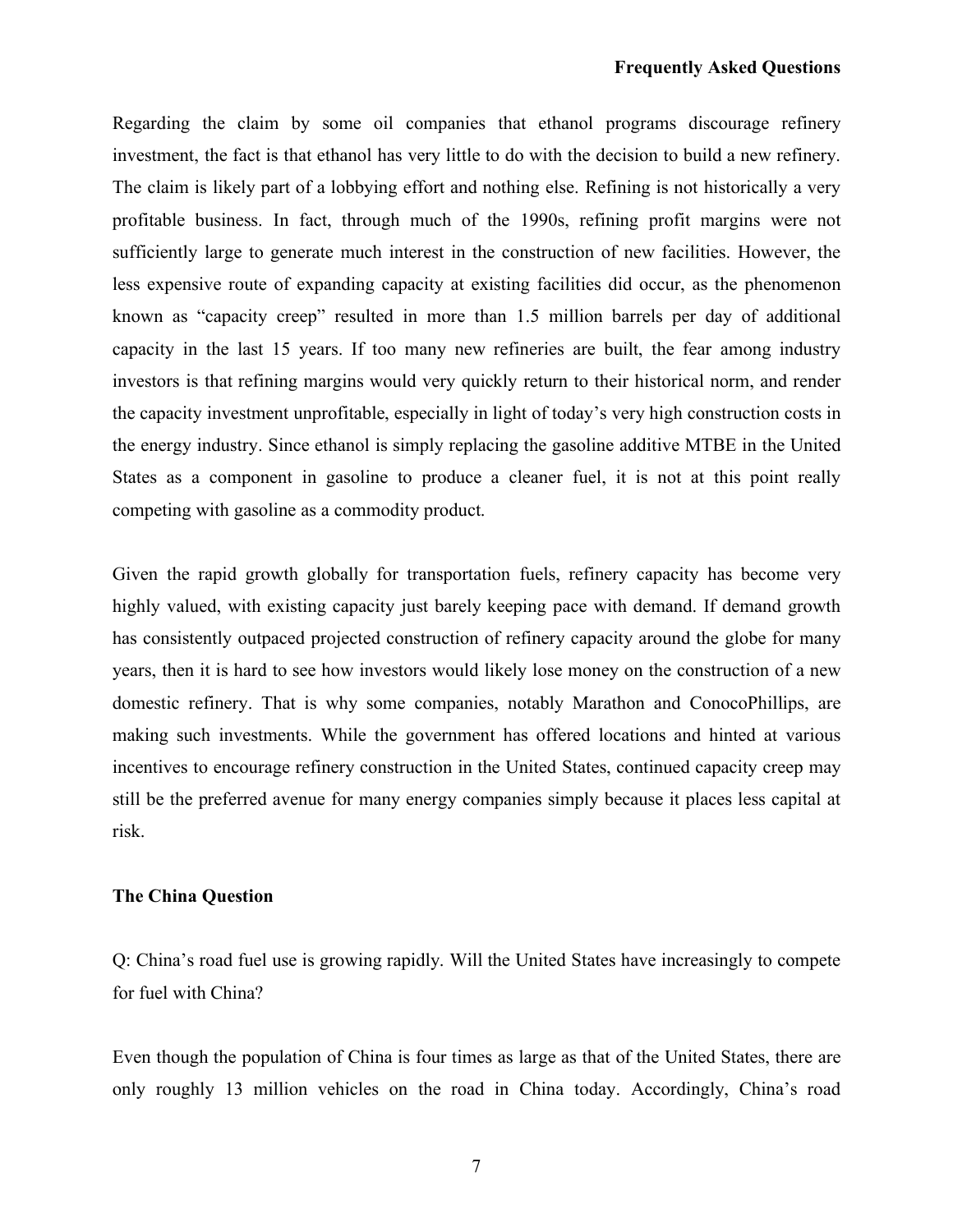petroleum use represents only 5 percent of the world total. However, continued strong economic growth will lead to significant increases in the number of motor vehicles and hence motor fuel use in China. China realizes the energy security implications of its growing road fuel use and has recently mandated fuel efficiency standards for various vehicle weight classifications.

Q: Is competition from China the reason why gasoline prices have increased so much in the United States?

No, gasoline prices have risen for a variety of reasons, most notably due to higher oil prices and limited peak U.S. manufacturing capability relative to total demand. China's rapid economic growth and increased oil demand is just one of many factors pushing up the price of oil.

## **Fuel Efficiency**

Q: Have the CAFE standards introduced in the Energy Policy and Conservation Act of 1975 in the United States been effective?

CAFE standards have been phased in since 1978 with the passage of the Energy Policy and Conservation Act of 1975. They called for a standard of 18 miles per gallon (mpg) for passenger cars model year 1978, which was to rise to 27.5 mpg by the mid-1980s. Improvements in fuel efficiency that were realized from the late 1970s through 1990s, catalyzed by mandates and consumer demands for lighter vehicles, have resulted in considerable fuel savings. U.S. gasoline consumption would have been about 33 percent higher than it is now absent those improvements, meaning efficiency has acted as a virtual source of supply.

Q: What are the current CAFE standards?

Current U.S. CAFE standards are aimed to have all new passenger cars get an average of 27.5 mpg and new light trucks (including sport utility vehicles, or SUVs) get an average of 22.2 mpg for model year 2007. The standard for new light trucks has only recently been increased from 20.7 mpg, while the standard for passenger cars has been constant since 1990. Compliance by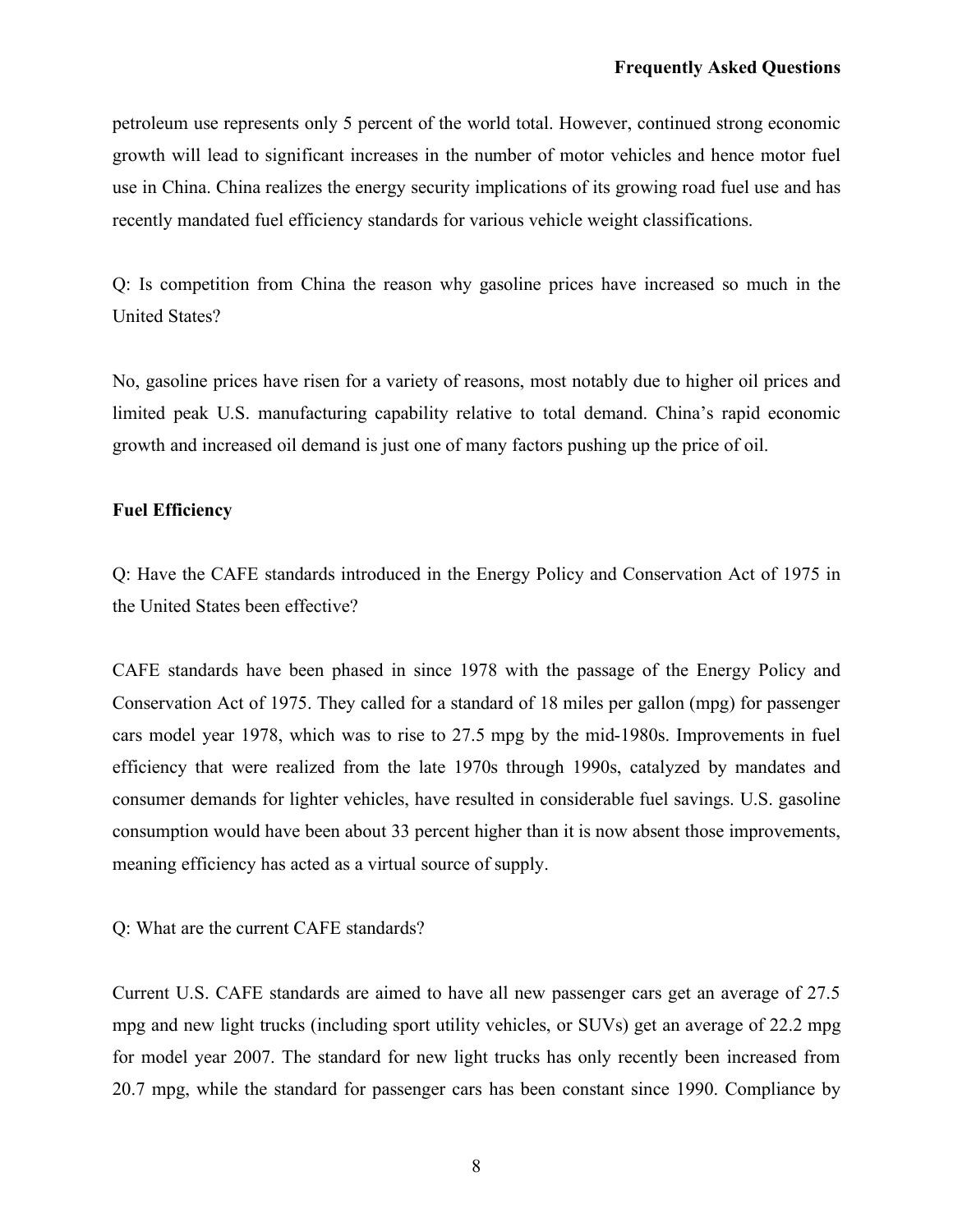manufacturers is based on a sales-weighted average of all fuel economies in a given manufacturer's fleet of vehicles.

Q: What is the actual fuel efficiency of vehicles on the road, and why does it differ from CAFE standards?

According to the Federal Highway Administration, U.S. on-road efficiency for all motor vehicles is only 17.3 mpg, with passenger cars averaging 22.6 mpg and SUVs, pickups and vans averaging 16.8 mpg. The disparities between the CAFE mandates and the actual on-road efficiencies arise for several reasons. One, CAFE standards apply to new vehicles only, with older vehicles produced under a different set of mandates. It takes, on average, about eight to 10 years before a motor vehicle is retired from use, meaning many older, less fuel-efficient vehicles are still on the road. Secondly, consumer driving habits can create differences between actual fuel efficiency and the EPA reported ("window sticker") fuel efficiency. For example, stop-andgo driving, such as in rush hour traffic, will typically result in much lower fuel efficiency than the "window sticker" indicates. Third, alternative vehicle credits contribute to lower actual onroad fuel efficiency. Car makers receive CAFE credit for manufacturing flexible fuel vehicles, even if that vehicle, once sold, runs primarily on gasoline. Thus, a vehicle's fuel efficiency may be rated well *above* the current CAFE regulation even though its actual on-road efficiency is well *below* the mandated minimum. This means that even though the automaker is technically in compliance with the CAFE mandate, overall realized on-road fuel efficiency will actually be decreased as more flex-fuel vehicles are sold under the current regulation.

Another important fact also concerns SUVs. Lower CAFE standards for SUVs coupled with relatively low gasoline prices through the 1990s resulted in an explosion of SUVs in the on-road vehicle fleet, rising from only 15 percent of all passenger vehicles on the road in 1975 to roughly 40 percent today. This has actually contributed to a slight decline in the overall on-road fuel efficiency for passenger vehicles in the United States.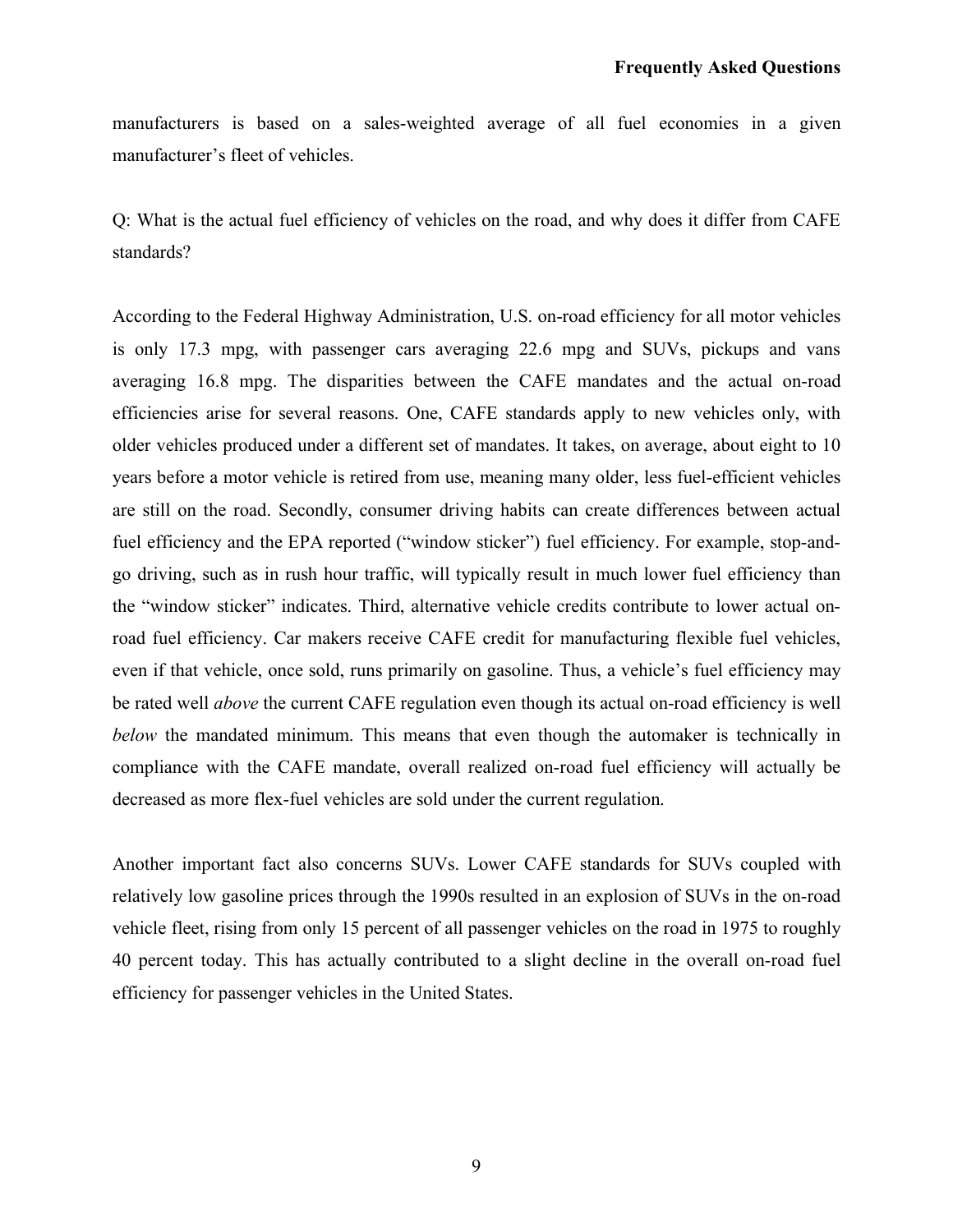Q: How much oil could we save by tightening the existing U.S. CAFE standards?

CAFE standards establish a floor, or minimum, for vehicle fuel efficiency. Raising the floor only affects overall fuel efficiency if auto manufacturers are forced to significantly improve the fuel efficiency of the vehicles they are currently producing. Thus, raising the minimum will only result in an improvement in actual on-road fuel efficiency (which was about 17.3 mpg in 2005) if automakers' fleets are currently near the minimum standard. Moreover, actual on-road fuel efficiency may actually be compromised by an increase in the number of ethanol-fueled vehicles because ethanol yields considerably lower fuel efficiency than gasoline. Ethanol vehicles receive an alternative vehicles credit in the CAFE accounting rules. For example, a flex-fuel suburban that actually gets 12 mpg on ethanol will get counted for the automaker as getting close to 30 mpg, even if the vehicle will be operated using regular gasoline the majority of the time (as is usually the case). So, the automaker will easily meet the CAFE standard, but actual on-road efficiency will decline. Thus, it is unclear how much of an increase in CAFE standards would be required to affect an appreciable increase in on-road efficiency if the ethanol credit program continues unadjusted.

Nevertheless, if we could improve on-road fuel efficiency by 1 additional mpg per vehicle we would save close to 600,000 barrels a day in American oil imports. Additional efficiency gains would save even more oil, but the savings diminish as better mileage performance tends to promote increases in driving distance.

Q: Given the fact that people don't buy a new car every year, how long would it take before higher CAFE standards translate into a higher average U.S. on-road efficiency?

Fuel savings from improved mileage standards is a slow process because vehicle turnover is slow. In fact, one Department of Energy study indicated that 75 percent of all cars remain in circulation at least 10 years. Thus, it would take more than a decade before higher standards fully affected the total U.S. car fleet.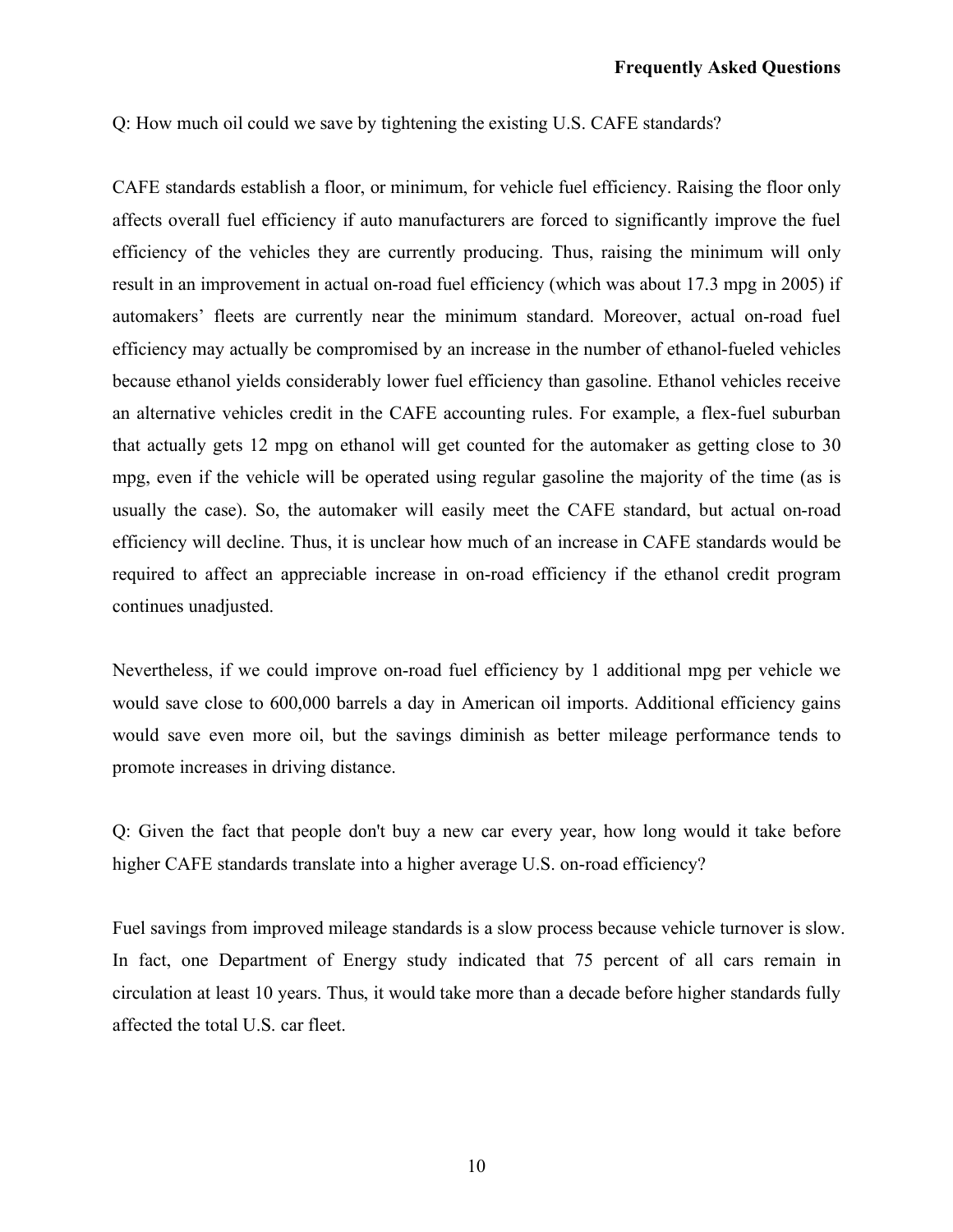Q: Can we achieve U.S. energy independence through tighter CAFE standards?

No. U.S. crude oil imports were more than 12 million barrels per day in 2005. Given that we consumed just under this amount in 2005 for road transportation, it would be impossible to raise efficiency enough to eliminate oil imports through car mileage standards alone.

## **Energy Security**

Q: Is achieving U.S. energy independence plausible?

Eliminating 12 million barrels a day of oil imports from our daily lives is not plausible. In fact, talk of energy independence is ridiculous and may not even be a worthwhile goal. For example, if achieving energy independence means relying on very high-cost forms of energy when suitable low-cost sources of supply are available internationally, then economic well-being and consumer welfare could be compromised by favoring self-sufficiency over free trade.

Q: It is often reported that Brazil owes its energy independence to its ethanol program. Is it possible to achieve energy independence in the United States through an aggressive ethanol program?

This is highly unlikely. The amount of motor fuel that would have to be produced to eliminate imports in the United States is considerably higher than what is currently produced. U.S. ethanol production was 316,000 barrels a day in 2006, up from 255,000 barrels a day in 2005. To achieve "overnight" oil independence by replacing gasoline with ethanol, we would need to produce approximately 10 times the amount of biofuels being produced *worldwide* today.

It is important to point out that Brazil did not achieve energy independence through its ethanol program alone. Brazil engaged in an aggressive offshore oil exploration campaign that raised Brazil's domestic oil production from 650,000 barrels a day in 1990 to 2 million barrels a day currently. Brazil's ethanol production has only increased from 232,500 in 1990 to 313,000 barrels a day currently.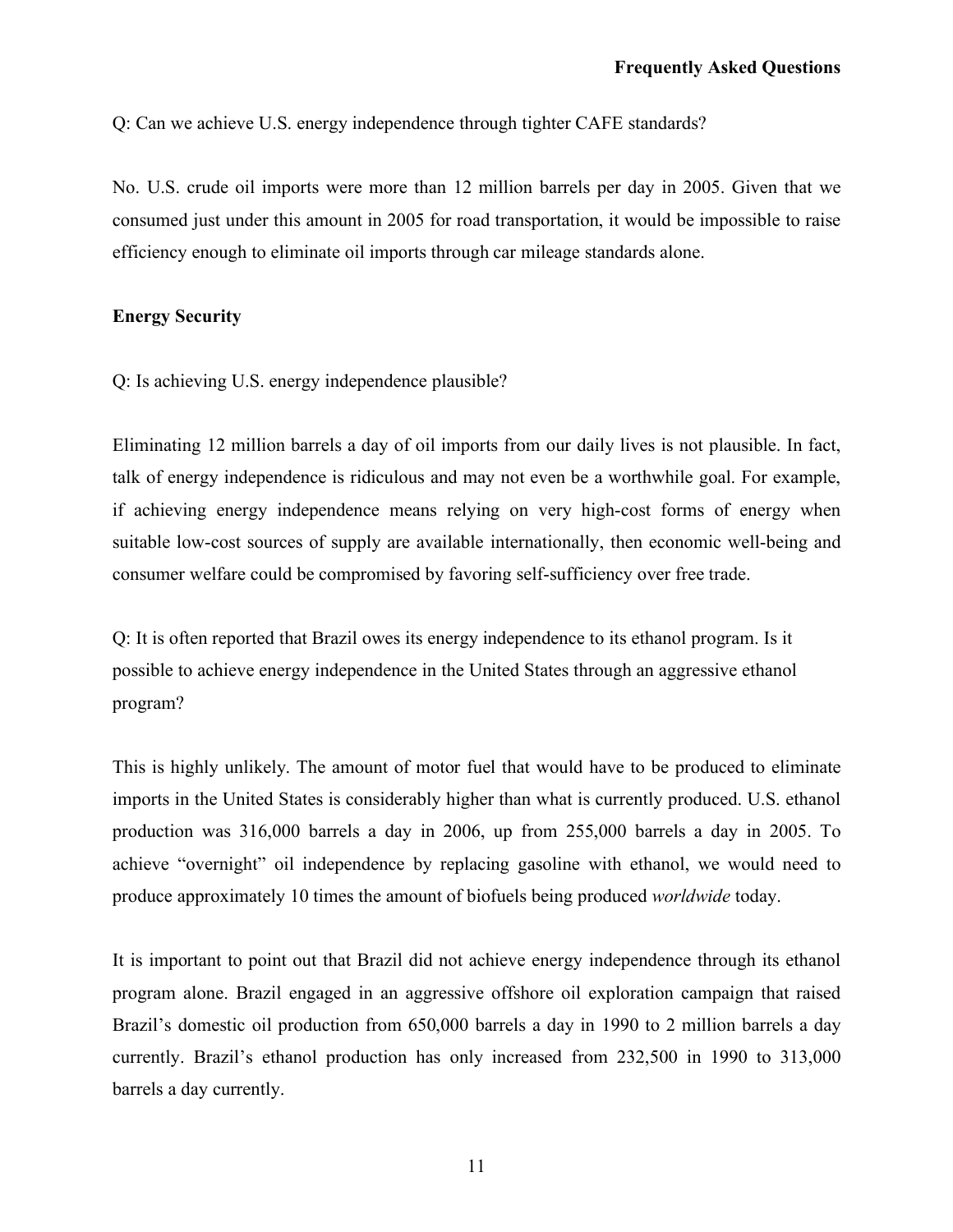Q: What about the president's more modest goal of lessening oil demand by 20 percent by 2017? Is it feasible to produce enough ethanol to meet this target?

Reducing oil demand by 20 percent in 2017 is a daunting task, especially considering both population growth and economic growth will influence an increase in demand between now and then, and considering the fact that oil is consumed for reasons other than to produce transportation fuel. To simplify matters let's consider measures to keep demand in the transportation sector in 2017 equal to demand in 2005. This reduces the projected demand for oil in transportation in 2017 by about 17 percent. This is less aggressive, but may still prove difficult. For example, to utilize ethanol as a means to keep gasoline consumption from rising any further between now and 2017, we would need an additional 1.9 million barrels a day of ethanol, more than seven times higher than current U.S. production and an increase of 16 percent per year for the next 10 years. While the increase in ethanol production exceeded this amount last year, continuing to grow at this pace is likely to be a challenge. In fact, current levels of production of ethanol have already led to increases in corn-based food prices and analysts worry that in drought conditions, the unintended consequences of ethanol production on food costs could be even more severe. Moreover, the environmental impact of increased fertilization and irrigation are under study, with many groups claiming that the consequences for ecosystems along the Mississippi River and in the Gulf of Mexico could be drastic. Interestingly, the strongest lobby for the move to ethanol has been backed by food industry giant Archer Daniels Midland (ADM) which currently controls 24 percent of the current ethanol sales in the United States.

## Q: What about reaching a 20 percent reduction via CAFE?

Even to hold U.S. gasoline use at 2005 levels by 2017 through car mileage standards, *on-road* vehicle efficiency must reach 22 mpg, or about 25 percent higher than what is currently the case. For this to occur over the next 12 years, given the efficiency of the cars on the road today and the time it takes for older cars to be retired from service, *new* cars will have to average considerably higher fuel efficiency than what is currently observed. How high depends upon the rate of diffusion of new vehicles (or, alternatively, the rate at which older vehicles are removed from the total vehicle stock). For example, if we could replace 20 percent of the cars on the road in the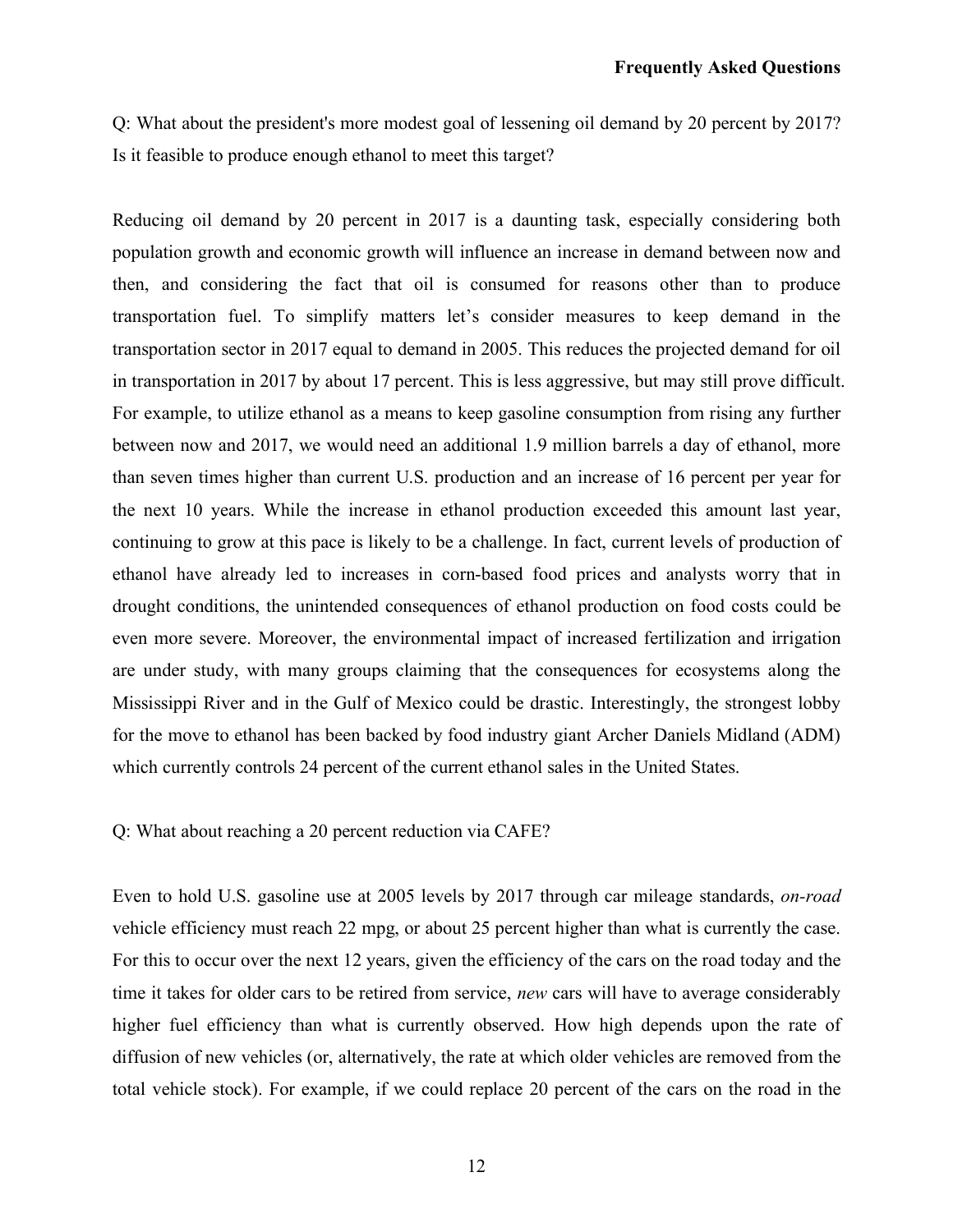next 10 years, all *new* vehicles sold between now and then would have to average an efficiency of 42 mpg. However, if consumers were to accelerate the replacement of vehicles so that we could replace 50 percent of all cars on the road by 2017 (approaching rates seen in the late 1970s to early 1980s), the average on-road efficiency of all new cars sold would have to be 26.5 mpg. The latter case may seem more achievable in terms of the efficiency of cars currently available, but such an improvement requires considerable capital commitment from consumers (because large number of Americans would have to replace their older cars with new ones). In addition, such an efficiency gain represents an improvement of about 50 percent over current on-road efficiency.

Q: What about reaching a 20 percent reduction through conservation?

Again, let's consider the case of simply holding U.S. gasoline use at 2005 levels by 2017. To do this through conservation, each of us would have to drive about 45 miles less per vehicle per week by 2017. For many Americans, that could be one day a week commuting in carpool or by public transportation.

## **Carbon Emissions**

Q: Some U.S. states are passing legislation to limit carbon emissions, including from the transportation sector. How much carbon emissions can we save by improving the efficiency of the U.S. automotive fleet?

It is hard to reduce national carbon emissions to the scales indicated necessary by the United Nations Intergovernmental Panel on Climate Change (IPCC) via car efficiency alone. For example, if we doubled on-road vehicle efficiency to just over 35 mpg by 2030, that would reduce U.S. transportation oil use by 1.6 million barrels per day and reduce carbon emissions from 542 million metric tons to 442 million metric tons in 2030. But globally, it has been estimated that we would need to eliminate the equivalent of 200 million barrels of oil per day to stabilize  $CO<sub>2</sub>$  in the atmosphere at 550 parts per million by 2050. Achieving this IPCC mark will take a coordinated effort by all countries in all energy-consuming sectors.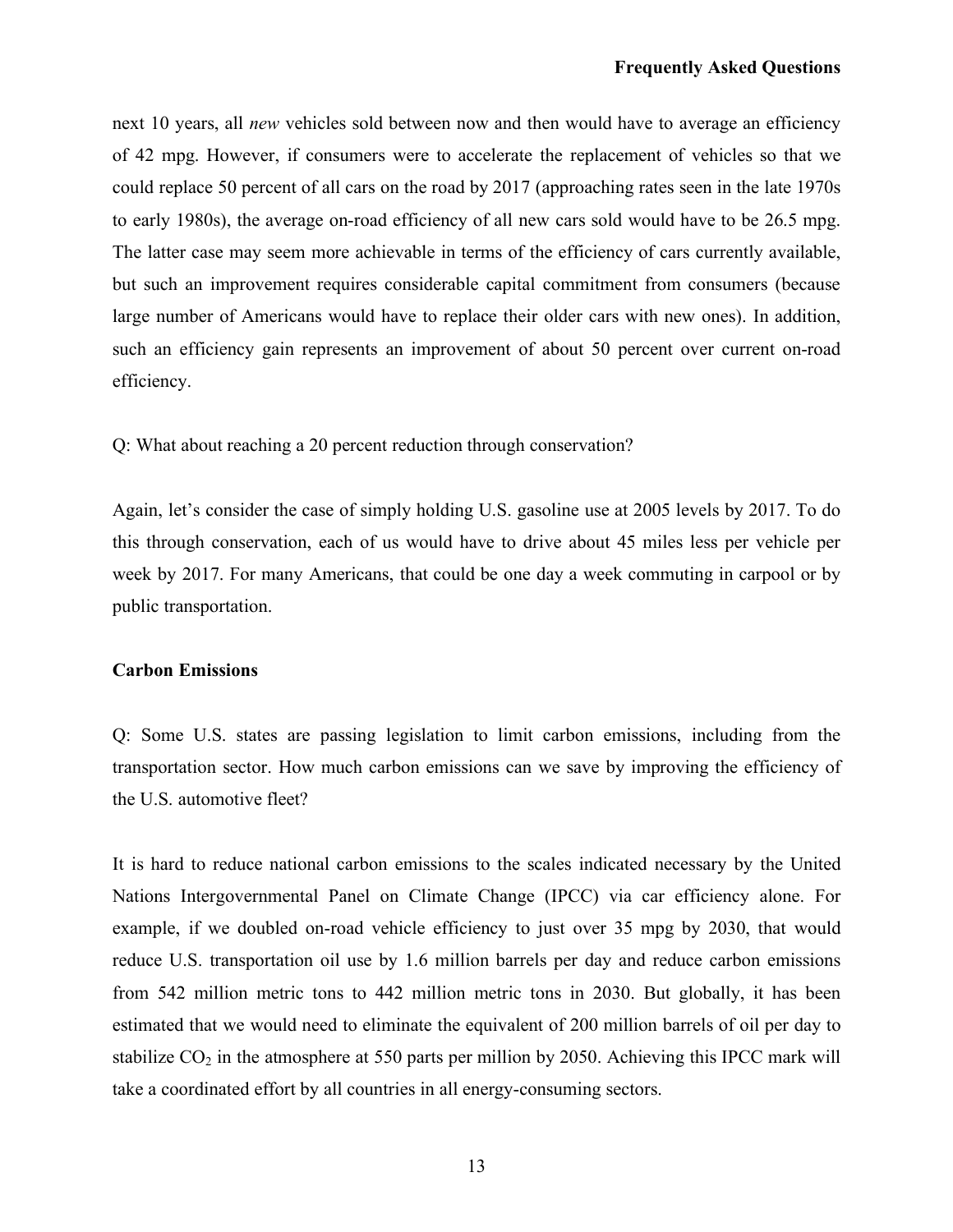Q: How about increasing the use of ethanol? Would that help limit carbon emissions more than gasoline?

There is disagreement as to the  $CO<sub>2</sub>$  savings implied by moving to ethanol. For example, the process of harvesting and processing crops into ethanol is fuel intensive, and must be considered when calculating the carbon intensity of the fuel source. However, one offsetting factor is that the crops themselves can act as a sink since plants use  $CO<sub>2</sub>$ . To complicate the matter even more, if we wish to make an accurate comparison between ethanol and gasoline, the carbon intensity of gasoline production must also consider the carbon emissions all the way through the supply chain back to the wellhead. This can be fairly substantial because mining is a very energyintensive industry.

## **Alternative Energy Sources**

Q: Nuclear power and wind power are carbon-emission-free sources of energy. Are they the solution to our oil import dependence?

Reducing oil import dependence is not likely to happen through the electric power sector because very little of our nation's electricity comes from oil-fired generation. Nuclear and wind power could, however, be part of a broader solution to our oil import dependence if the transportation sector moved to using more battery electricity than liquid fuel. One such avenue that has been proposed is through the adoption of the "plug-in" hybrid motor vehicle.

Q: Are plug-in hybrid electric vehicles a viable option, and could they help reduce our oil dependence?

The plug-in hybrid seems to be a very attractive option when the cost of utilization is considered. These vehicles would allow most short distance driving to be achieved through the use of only a battery. The cost to charge a battery up to 35 kilowatt hours at an average retail price of 9.45 cents per kWh (which was the average price to residential consumers in the United States in 2005) is \$3.31. Such a charge would give a range of up to 150 miles, rendering a cost of 2.2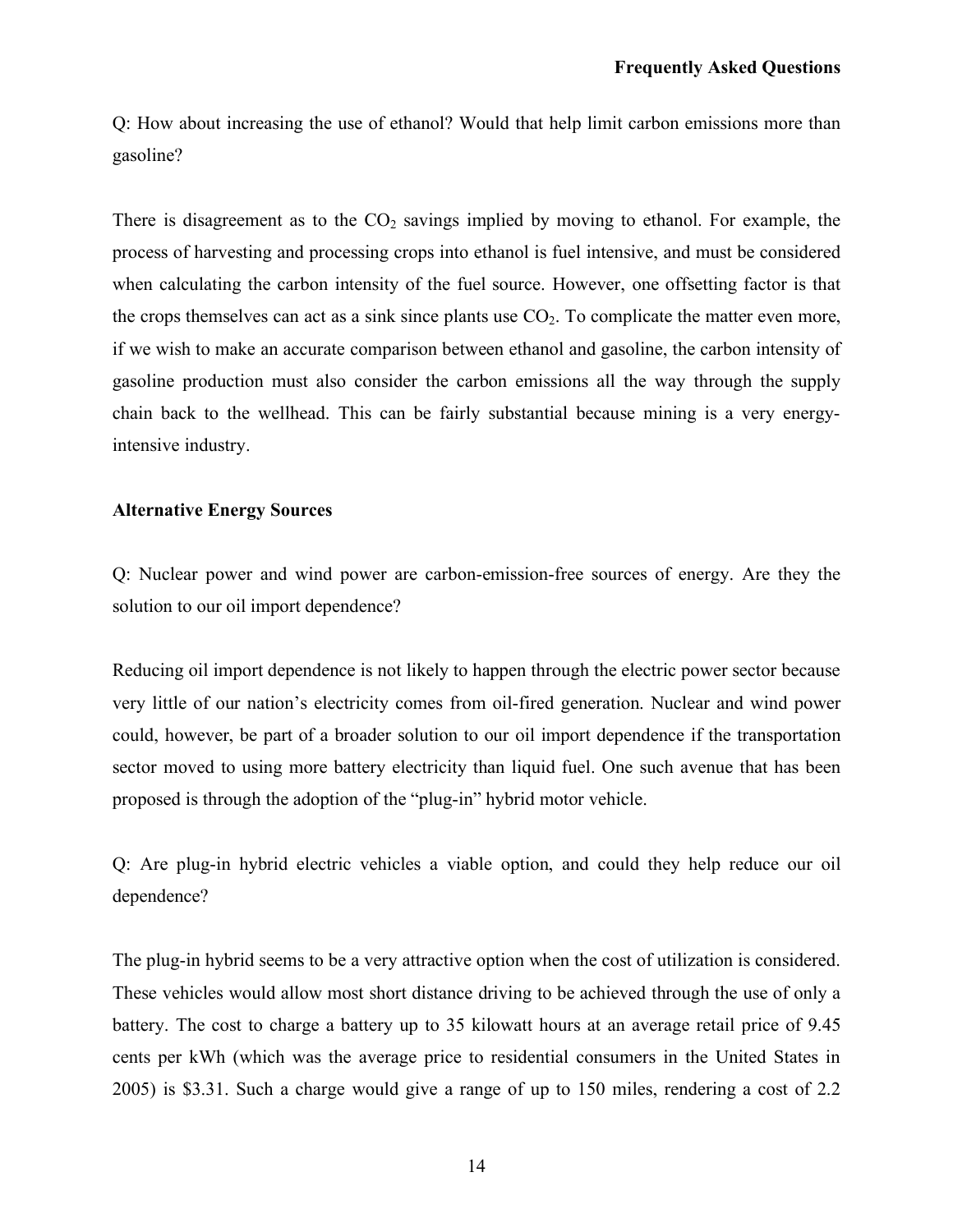cents per mile. This is far better than the cost per mile for the average gasoline-fueled internal combustion engine of 17 cents per mile (a \$3 per gallon equivalent at 17.3 miles per gallon). In fact, in order to get the cost per mile up to a \$3 per gallon gasoline equivalent, the retail price of electricity must be more than 50 cents per kWh, which is considerably higher than current prices of 9.5 cents per KWh.

Of course, moving to a transportation sector that is more dependent on electricity would drive up electricity demand, which could increase our dependence on imported natural gas while reducing our oil import dependence. But, if clean coal, nuclear, solar and wind energy were a part of this approach, the oil savings could be achieved without the offsetting increase in dependence on imported natural gas.

Q: China has been building facilities that can make transportation fuel out of coal. The United States has the largest coal reserves of any country in the world. Why aren't we doing that?

Coal-to-liquids (CTL) technology is not new, but it has evolved. CTL was used heavily by the Germans in World War II and by South Africa during apartheid. The United States has 27 percent of the world's proven coal reserves, which dwarfs the largest holder of oil reserves (Saudi Arabia at 12 percent) relative to world oil. Thus, the United States is well-suited to utilize CTL as a means of achieving energy independence. However, both environmental and economic factors inhibit wide-scale adoption.

On the environmental side, coal mining and processing raise many concerns, in particular  $CO<sub>2</sub>$ sequestration. If environmental factors are to be considered, then either coal will be off-limits because of its carbon intensity, or sequestration technologies must be used, which can raise the cost of CTL. Economically, oil prices must remain, by some accounts, above \$45 per barrel in the long run for CTL to be economically competitive. This is a sticking point. For example, if the United States adopted CTL, or some combination of CTL and other alternatives in a wide-scale fashion, the global crude oil supply-demand balance could significantly shift. In particular, if the United States reduced its oil use by enough, world oil prices would fall. Finding the right balance